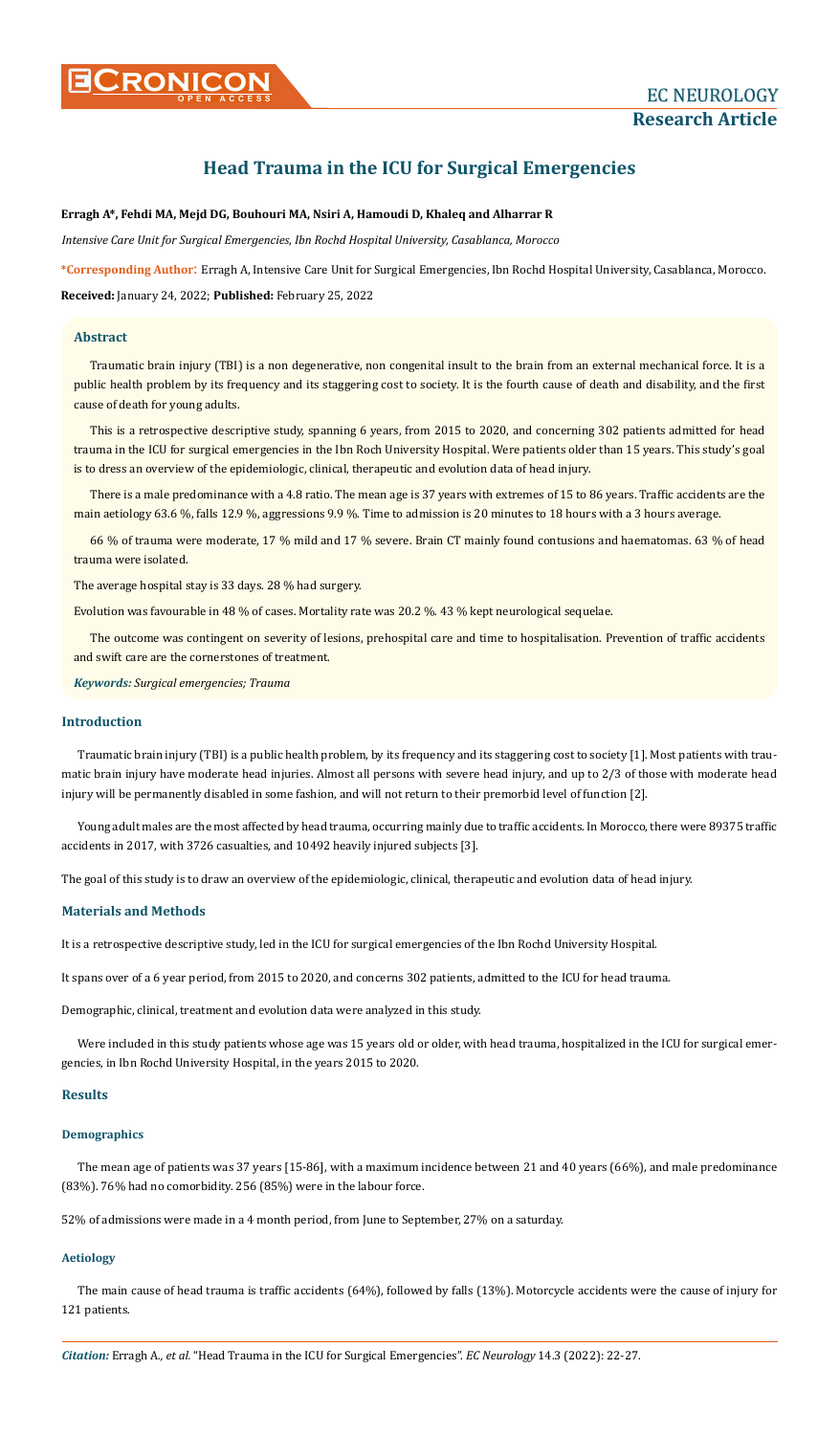# **Clinical data**

|                         | N   | $\frac{0}{0}$ |
|-------------------------|-----|---------------|
| <b>Traffic accident</b> | 192 | 64            |
| Fall                    | 39  | 13            |
| <b>Aggression</b>       | 30  | 10            |
| <b>Work accident</b>    | 12  | 4             |
| <b>Other</b>            | 29  | q             |
| <b>Total</b>            | 302 | 100           |

#### *Table 1: Causes of head trauma.*

The time from head trauma to hospitalization was less than 3 hours in 56% of cases, 3 to 6 hours for 34% of cases and exceeded 6 hours for 10% of cases.

Glasgow coma scale at admission was 9 to 13 for 66% of patients, 14 or 15 for 17% of patients and 8 or lower for 17% of patients.

205 patients (68%) experienced initial loss of consciousness right after the trauma.

Pupils were isocoric and with equal reaction to light in 80%, anisocoric in 10%, in mydriasis in 6% and in myosis in 4% of cases.

8 patients presented focal signs on admission.

Associated signs were as follows:

|                                | N   | %  |
|--------------------------------|-----|----|
| Scalp wound                    | 144 | 47 |
| Scalp hematoma                 | 96  | 31 |
| Palpebral ecchymosis and edema | 62  | 20 |
| Headaches and emesis           | 51  | 17 |
| Ear bleeding                   | 25  |    |
| Epistaxis                      | 15  |    |

*Table 2: Associated signs.*

Associated lesions were found in 37% of cases.

|                      | N   | %  |
|----------------------|-----|----|
| Isolated head trauma | 190 | 63 |
| Facial trauma        | 32  | 11 |
| Limb fractures       | 28  | g  |
| Spinal injury        | 19  | 6  |
| Thoracic injury      | 17  | 6  |
| Abdominal injury     | 13  | 4  |
| Pelvic injury        | 3   |    |

23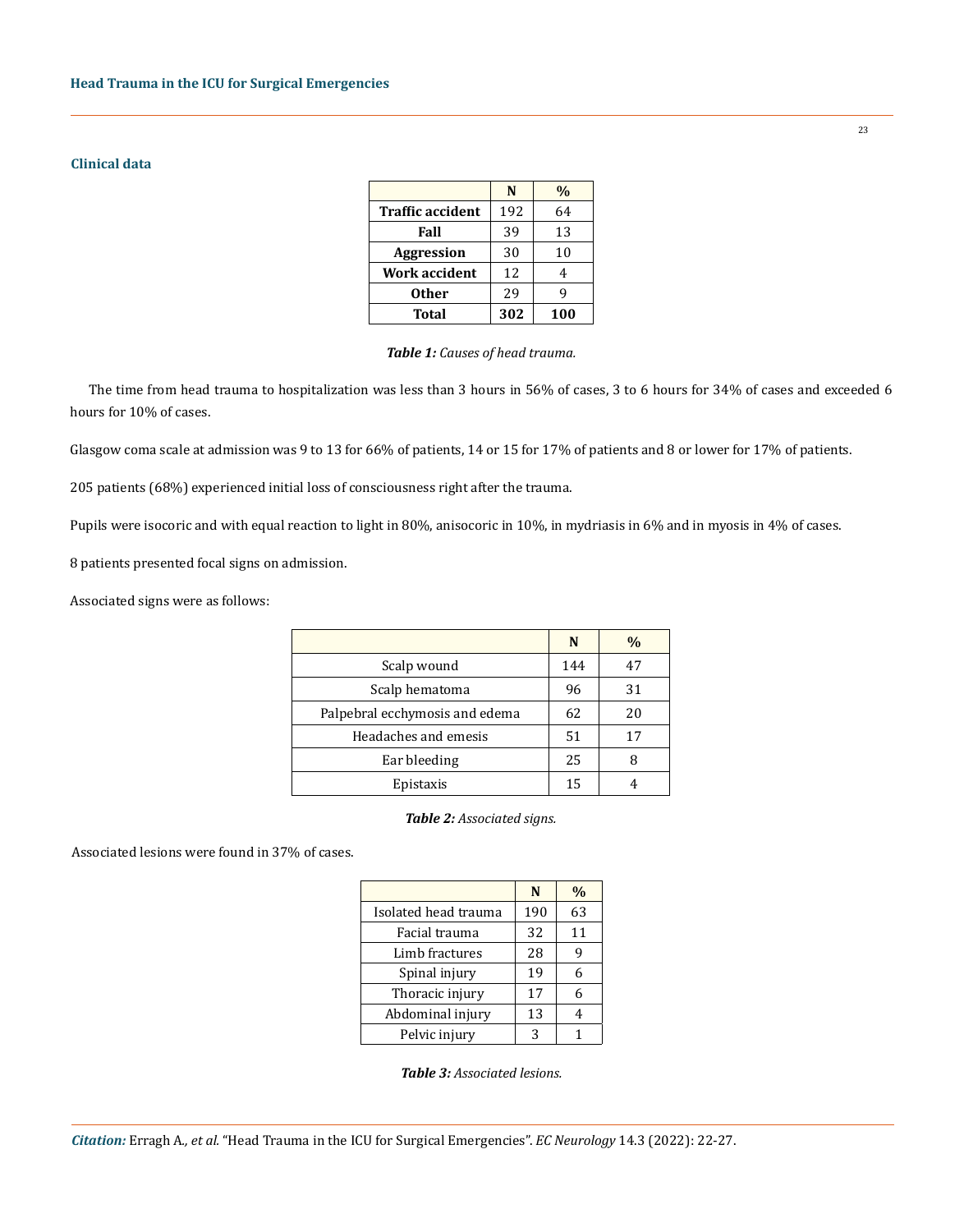## **Imaging**

Cranial computed tomography was used for 266 patients on admission.

No lesions were found in 76 cases.

Cerebral contusion was the most frequent lesion (45%).

|                             | N   | $\%$ |
|-----------------------------|-----|------|
| Cerebral contusion          | 136 | 45   |
| Acute subdural hematoma     | 112 | 37   |
| Extradural hematoma         | 90  | 30   |
| Subarochnoid hemorrhage     | 87  | 29   |
| Cerebral edema              | 63  | 21   |
| Pneumocephalus              | 47  | 15   |
| Depressed skull fracture    | 25  | 8    |
| Intraventricular hemorrhage | 8   | 2    |
| Normal                      | 76  | 25   |

*Table 4: Distribution of radiologic lesions of head trauma.*

#### **Treatment**

183 patients (60%) were intubated on admission and sedated for 48h. The mean intubation duration was 10 +/- 4 days. Tracheotomy was performed for 55 patients, from the  $8<sup>th</sup>$  to the  $14<sup>th</sup>$  day of hospitalization.

Osmotherapy by mannitol 0.5 g/kg was used for 37 patients with cerebral edema.

Vasopressor drugs were used for 43 patients after fluid resuscitation failure.

Corticosteroids (methylprednisolone) were used for 115 patients.

105 patients received one or more blood transfusions.

Nutrition was started on day 1. Enteral nutrition was prescribed for 255 patients, whereas parenteral nutrition was prescribed for 35 patients.

Motor and respiratory physiotherapy was prescribed for all patients.

102 patients (34%) received surgical treatment. Subdural and extradural haematoma evacuation accounted for 67% of surgical motives.

#### **Evolution**

The mean hospital stay is 33 days [14-87 days].

48% were sent home, 32% were transferred to a non ICU ward.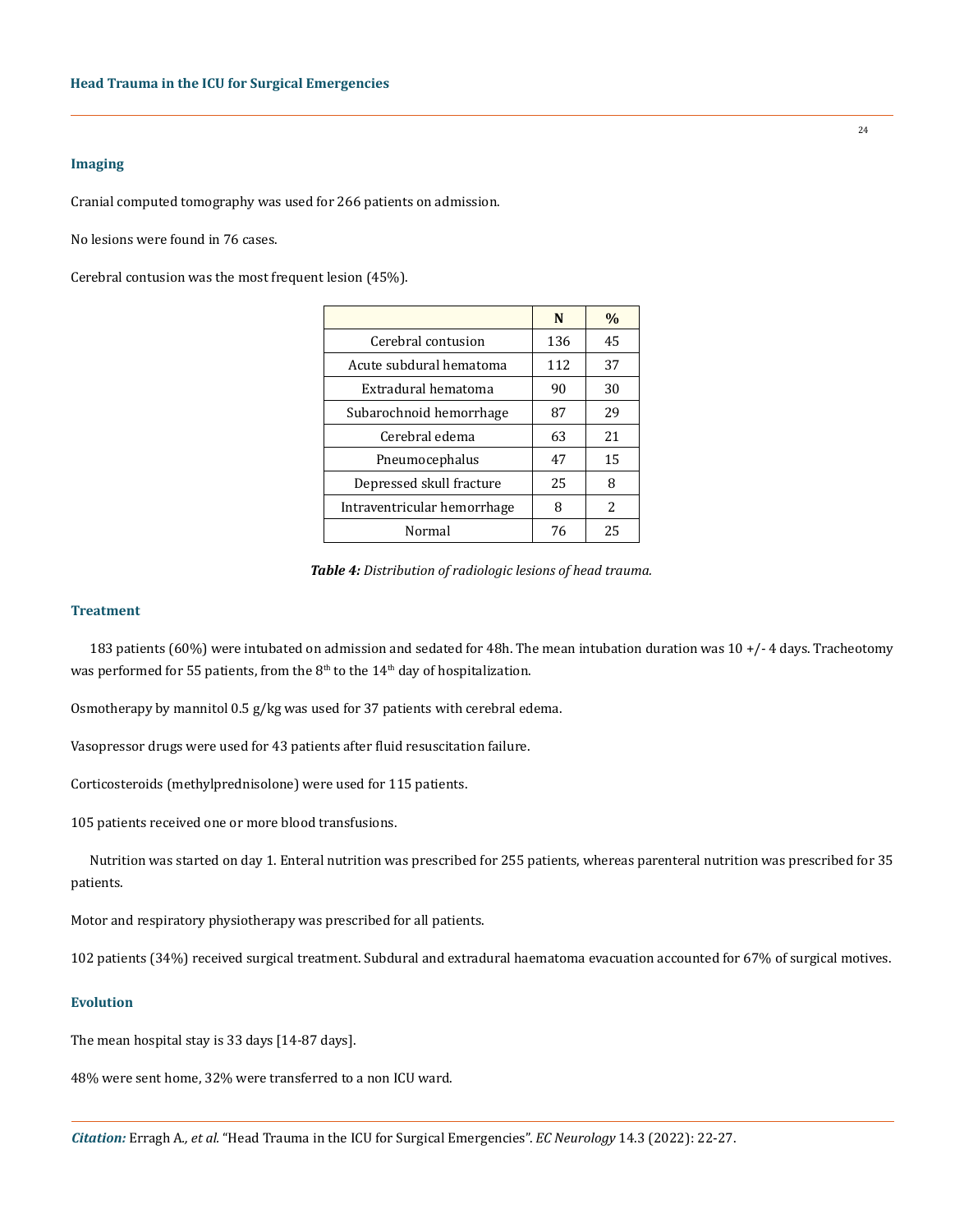The mortality rate was 20%. 36% of deceased patients were aged 60 years and more. Initial GCS of 8 or less is linked with a 73% mortality rate.

63 patients (21%) developed a hospital associated pneumonia, with a mortality rate of 51%.

#### **Discussion**

Traumatic brain injury is a non degenerative, non congenital insult to the brain from an external mechanical force, possibly leading to temporary or permanent impairment of cognitive, physical, and psychological functions, with an associated diminished or altered state of consciousness [4].

Head trauma often causes primary injuries. Primary injuries can manifest as focal injuries (eg. skull fractures, intracranial haematomas, lacerations, contusions, penetrating wounds), or they can be diffuse (as in diffuse axonal injury) [5]. Secondary injuries are caused by further cellular damage from the effect of primary injuries.

Traffic accidents are the primary cause of traumatic brain injury. In our study, 64% of cases were due to traffic accidents, especially motorcycle accidents (37%). This is similar to what is described in medical literature [2].

Male young adults are the most affected by head injuries, with a male predominance of 83%, and 66% of patients aged from 21 to 40 years.

90% of cases were hospitalized less than 6 hours after the injury, with a mean of 4 hours, which is longer than the time needed in more developed countries.

Clinical evaluation showed traumatic brain injuries were mostly mild (66%). 17% of TBI were severe and 17% light. Initial loss of consciousness was found in 68% of cases. Pupillar assessment mostly found isocoric pupils with equal reaction to light. Focal deficits were initially found in only 8 patients.

Cerebral contusion, acute subdural haematoma and extradural haematoma were the principal primary injuries found in brain CT, whereas cerebral edema was the principal secondary injury. Brain CT is the 1<sup>st</sup> intention radiologic exam and its indications are broad, as long as the patient is stable.

Clinical assessment and early brain CT were crucial in dealing with surgical emergencies, leading 115 patients to surgery. Most neurosurgeons consider any of the following to represent indications for surgery in patients with head injuries: extra-axial haematoma with midline shift greater than 5 mm, intra-axial haematoma with volume greater than 30 ml, an open skull fracture, or a depressed skull fracture with more than 1 cm of inward displacement.

A second brain CT may be indicated if there is no clinical improvement, if there is an increase of internal cranial pressure [6], or if the first CT was done less than 3 hours after the head injury.

Treatment of head injury may be divided into the treatment of closed head injury and penetrating head injury. Treatment of closed head injuries is further divided into treatment of mild head injury, and that of moderate or severe head injury.

Mild head injury may only require clinical observation, before a quick discharge.

25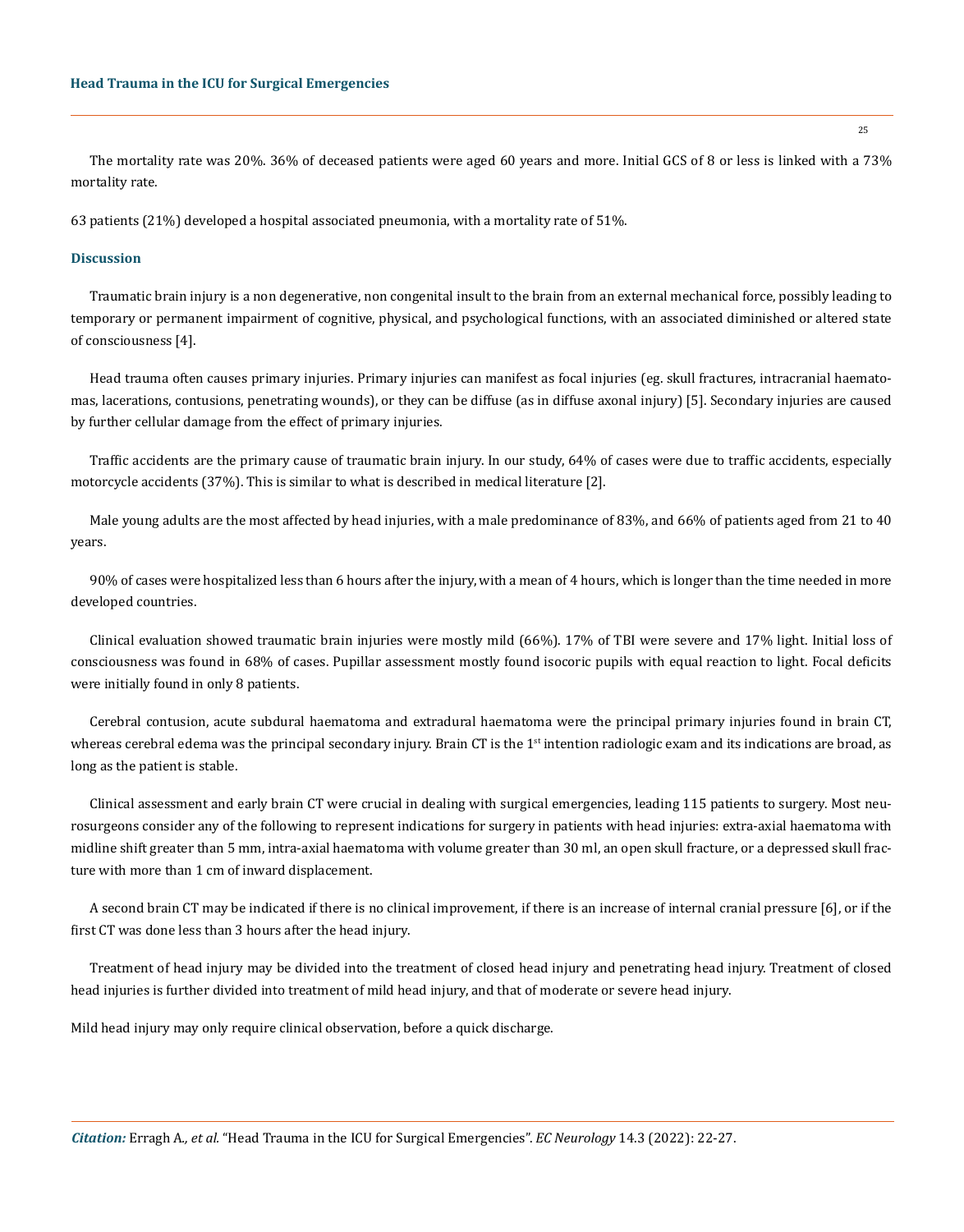The treatment of moderate and severe head injury begins with initial cardiopulmonary stabilization. In the Traumatic Coma Data Bank study, patients with head injury who presented to the hospital with hypotension had twice the mortality rate of patients who did not present with hypotension. he combination of hypoxia and hypotension resulted in a mortality rate 2.5 times greater than if neither of these factors was present.

Once the patient has been stabilized, assessment of GCS and a neurological exam should be made.

If no surgical lesion is present, or following surgery if one is present, general measures should be instituted. Furthermore, venous outflow from the brain is improved by a an elevation of 20 to 30° of the head of the bed. Sedation is often necessary in order to minimize agitation. No evidence exists that the use of anticonvulsants minimizes the risk of seizures. They may be stopped within 7 days of injury.

Monitoring of ICP can also be instated via invasive means.

Evolution was favourable in 48% of cases. It was mainly conditioned by avoiding secondary cerebral systemic aggression. The main complication was hospital induced infection which increased the death rate.

Most patients with traumatic brain injury have moderate head injuries. Almost all persons with severe head injury, and up to 2/3 of those with moderate head injury will be permanently disabled in some fashion, and will not return to their premorbid level of function [7].

The mortality rate was 20%, 73% for severe head trauma, 51% for persons who developed a hospital induced pneumonia. Prevention of infection is paramount to bettering the odds of survival.

Treatment of head trauma must essentially be preventive.

This study's results only represent a subset of Moroccan population: adults admitted to the ICU for surgical emergencies in the Ibn Rochd University Hospital. It does not take into consideration the multitude of patients with head trauma who are hospitalized in other hospitals. Moreover, data was only collected for the ICU stay and does not factor total hospital stay. These results can then not be extrapolated to the society.

## **Conclusion**

Head trauma and traumatic brain injury constitute a serious health problem, with their staggering cost to society, on an economic or emotional standpoint. Almost all persons with severe brain injury, and two thirds of moderate brain injury are permanently disabled. The cost of this disability is even greater since most patients with head trauma are young adults. Prevention and swift care are the cornerstones of treatment.

## **Bibliography**

- 1. Tazaourte K., *et al*[. "Traumatisme crânien non grave".](https://www.em-consulte.com/article/61647/traumatisme-cranien-non-grave) *EMC Médecine d'urgence* 2.1 (2007): 1-7.
- 2. Foulkes MA., *et al*[. "The Traumatic Coma Data Bank: design, methods, and baseline characteristics".](https://thejns.org/view/journals/j-neurosurg/75/Supplement/article-pS8.xml) *Journal of Neurosurgery* 75 [\(1991\): S8-S13.](https://thejns.org/view/journals/j-neurosurg/75/Supplement/article-pS8.xml)
- 3. «Recueil des statistiques des accidents corporels de la circulation routière (2016): 1-129.
- 4. Kraus JF., *et al.* ["The incidence of acute brain injury and serious impairment in a defined population".](https://www.meta.org/papers/the-incidence-of-acute-brain-injury-and-serious/6695898) *American Journal of Epidemiology* [119.2 \(1984\): 186-201.](https://www.meta.org/papers/the-incidence-of-acute-brain-injury-and-serious/6695898)

26